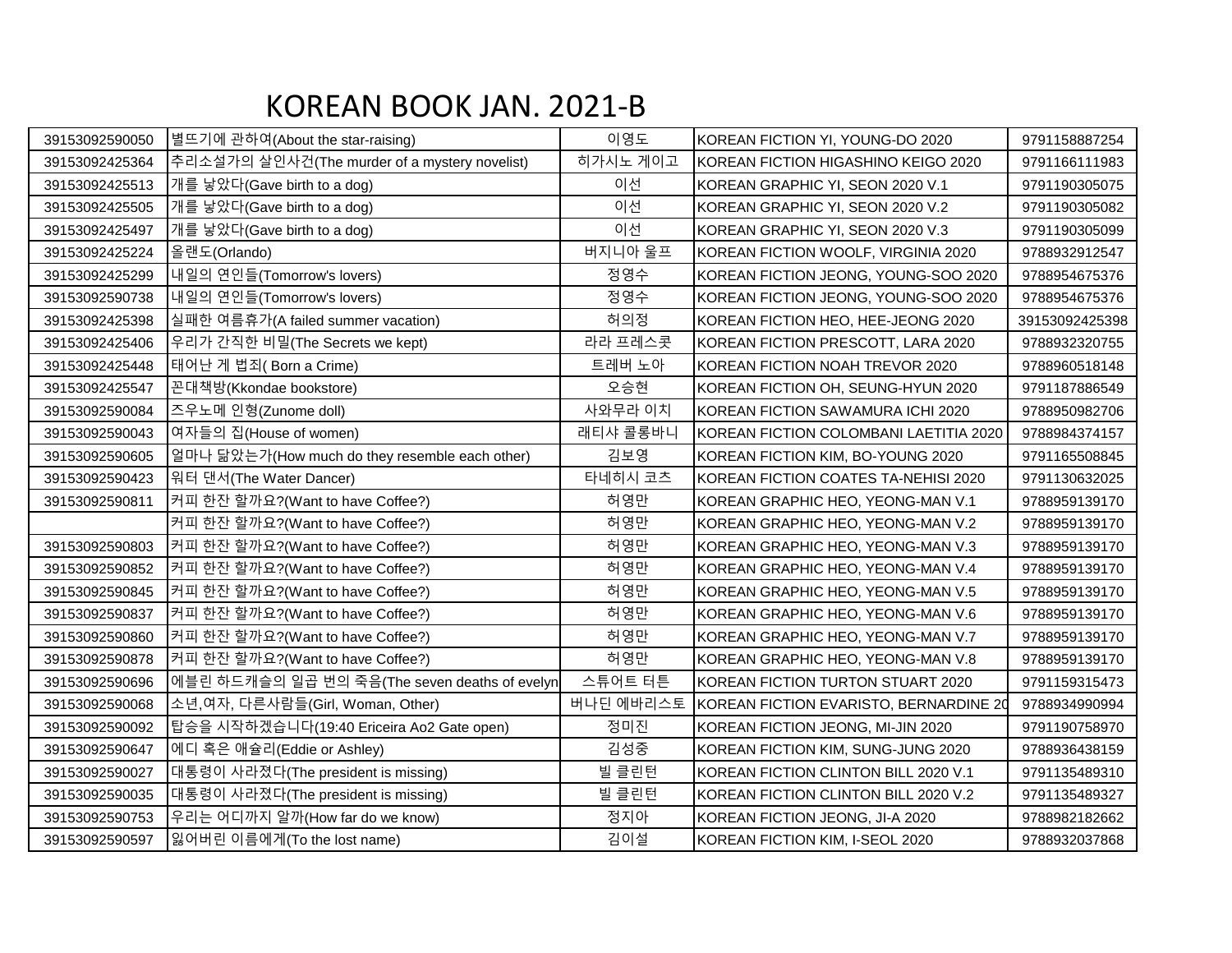| 39153092425554 | 금강(Gold River)-1부 연향                   | 김홍정     | KOREAN FICTION KIM, HONG-JEONG 2017 V.1 | 9791160200270 |
|----------------|----------------------------------------|---------|-----------------------------------------|---------------|
| 39153092425562 | 금강(Gold River)-1부 연향                   | 김홍정     | KOREAN FICTION KIM, HONG-JEONG 2017 V.2 | 9791160200287 |
| 39153092425521 | 금강(Gold River)-2부 미금                   | 김홍정     | KOREAN FICTION KIM, HONG-JEONG 2017 V.3 | 9791160200294 |
| 39153092425539 | 금강(Gold River)-2부 미금                   | 김홍정     | KOREAN FICTION KIM, HONG-JEONG 2017 V.4 | 9791160200300 |
| 39153092590886 | 금강(Gold River)-3부 부용                   | 김홍정     | KOREAN FICTION KIM, HONG-JEONG 2020 V.5 | 9791160200348 |
| 39153092590894 | 금강(Gold River)-3부 부용                   | 김홍정     | KOREAN FICTION KIM, HONG-JEONG 2020 V.6 | 9791160200355 |
| 39153092590530 | 금강(Gold River)-4부 수련                   | 김홍정     | KOREAN FICTION KIM, HONG-JEONG 2020 V.7 | 9791160201161 |
| 39153092590589 | 금강(Gold River)-4부 수련                   | 김홍정     | KOREAN FICTION KIM, HONG-JEONG 2020 V.8 | 9791160201178 |
| 39153092590506 | 금강(Gold River)-5부 영은                   | 김홍정     | KOREAN FICTION KIM, HONG-JEONG 2020 V.9 | 9791160201185 |
| 39153092590514 | 금강(Gold River)-5부 영은                   | 김홍정     | KOREAN FICTION KIM, HONG-JEONG 2020 V.1 | 9791160201192 |
| 39153092425570 | 금강(Gold River)-4부 수련                   | 김홍정     | KOREAN FICTION KIM, HONG-JEONG 2020 V.7 | 9791160201161 |
| 39153092425604 | 금강(Gold River)-4부 수련                   | 김홍정     | KOREAN FICTION KIM, HONG-JEONG 2020 V.8 | 9791160201178 |
| 39153092425612 | 금강(Gold River)-5부 영은                   | 김홍정     | KOREAN FICTION KIM, HONG-JEONG 2020 V.9 | 9791160201185 |
| 39153092425596 | 금강(Gold River)-5부 영은                   | 김홍정     | KOREAN FICTION KIM, HONG-JEONG 2020 V.1 | 9791160201192 |
| 39153092590902 | 아리랑(Arirang)                           | 조정래     | KOREAN FICTION JO, JEONG-RAE 2020 V.1   | 9788964749431 |
| 39153092590910 | 아리랑(Arirang)                           | 조정래     | KOREAN FICTION JO, JEONG-RAE 2020 V.2   | 9788964749431 |
| 39153092590936 | 아리랑(Arirang)                           | 조정래     | KOREAN FICTION JO, JEONG-RAE 2020 V.3   | 9788964749431 |
| 39153092590928 | 아리랑(Arirang)                           | 조정래     | KOREAN FICTION JO, JEONG-RAE 2020 V.4   | 9788964749431 |
| 39153092590951 | 아리랑(Arirang)                           | 조정래     | KOREAN FICTION JO, JEONG-RAE 2020 V.5   | 9788964749431 |
| 39153092590969 | 아리랑(Arirang)                           | 조정래     | KOREAN FICTION JO, JEONG-RAE 2020 V.6   | 9788964749431 |
| 39153092590977 | 아리랑(Arirang)                           | 조정래     | KOREAN FICTION JO, JEONG-RAE 2020 V.7   | 9788964749431 |
| 39153092590993 | 아리랑(Arirang)                           | 조정래     | KOREAN FICTION JO, JEONG-RAE 2020 V.8   | 9788964749431 |
| 39153092590985 | 아리랑(Arirang)                           | 조정래     | KOREAN FICTION JO, JEONG-RAE 2020 V.9   | 9788964749431 |
| 39153092591009 | 아리랑(Arirang)                           | 조정래     | KOREAN FICTION JO, JEONG-RAE 2020 V.10  | 9788964749431 |
| 39153092591017 | 아리랑(Arirang)                           | 조정래     | KOREAN FICTION JO, JEONG-RAE 2020 V.11  | 9788964749431 |
| 39153092591025 | 아리랑(Arirang)                           | 조정래     | KOREAN FICTION JO, JEONG-RAE 2020 V.12  | 9788964749431 |
| 39153092590449 | 들어본 이야기(                               | 구병모     | KOREAN FICTION GU, BYOUNG-MO 2020       | 9791190758161 |
| 39153092590183 | 까면서 보는 해부학 만화(The anatomica cartoons)  | 압둘라     | KOREAN GRAPHIC APDULRA 2020             | 9791157844241 |
| 39153092590332 | 만화로 배우는 의학의 역사(Th history of medicine) | 노엘 파비아니 | KOREAN GRAPHIC FABIANI JEAN-NOEL 2020   | 9791157843688 |
| 39153092590548 | 여름의 빌라(Villa in summer)                | 백수린     | KOREAN FICTION BAEK, SU-RIN 2020        | 9788954673105 |
| 39153092590290 | 멋진 신세계(Brave New World)                | 올더스 헉슬리 | KOREAN FICTION HUXLEYL, A. L.2020       | 9788931010831 |
| 39153092590720 | 사랑이 한 일(What love has done)            | 이승우     | KOREAN FICTION YI, SEUNG-WOO 2020       | 9788954675574 |
| 39153092590522 | 총몇명 스토리(A total of a few stories)      | 김종운     | KOREAN GRAPHIC YOON, JONG-WOON V.1      | 9791164134533 |
| 39153092590472 | 총몇명 스토리(A total of a few stories)      | 김종운     | KOREAN GRAPHIC YOON, JONG-WOON V.2      | 9791164134984 |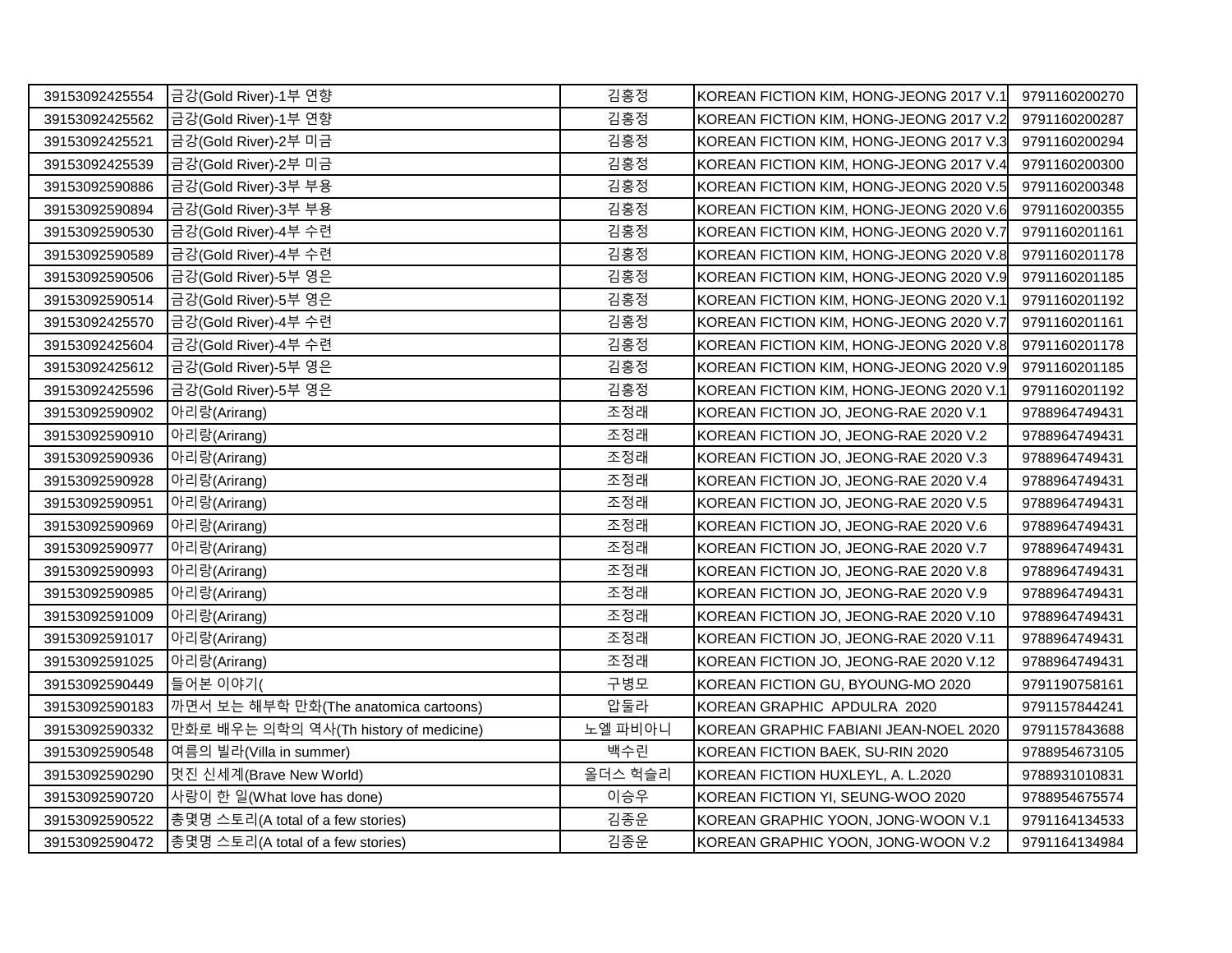| 39153092590480 | 총몇명 스토리(A total of a few stories) | 김종운  | KOREAN GRAPHIC YOON, JONG-WOON V.3    | 9791164135714 |
|----------------|-----------------------------------|------|---------------------------------------|---------------|
| 39153092590498 | 총몇명 스토리(A total of a few stories) | 김종운  | KOREAN GRAPHIC YOON, JONG-WOON V.4    | 9791164136377 |
| 39153092591033 | 식객(GRAND CHEF)                    | 허영만  | KOREAN GRAPHIC HEO, YEONG-MAN 2014 V1 | 9788998480219 |
| 39153092591058 | 식객(GRAND CHEF)                    | 허영만  | KOREAN GRAPHIC HEO, YEONG-MAN 2014 V2 | 9788998480219 |
| 39153092591066 | 식객(GRAND CHEF)                    | 허영만  | KOREAN GRAPHIC HEO, YEONG-MAN 2014 V3 | 9788998480219 |
| 39153092591074 | 식객(GRAND CHEF)                    | 허영만  | KOREAN GRAPHIC HEO, YEONG-MAN 2014 V4 | 9788998480219 |
| 39153092591272 | 식객(GRAND CHEF)                    | 허영만  | KOREAN GRAPHIC HEO, YEONG-MAN 2014 V5 | 9788998480219 |
| 39153092591082 | 식객(GRAND CHEF)                    | 허영만  | KOREAN GRAPHIC HEO, YEONG-MAN 2014 V6 | 9788998480219 |
| 39153092591090 | 식객(GRAND CHEF)                    | 허영만  | KOREAN GRAPHIC HEO, YEONG-MAN 2014 V7 | 9788998480219 |
| 39153092591116 | 식객(GRAND CHEF)                    | 허영만  | KOREAN GRAPHIC HEO, YEONG-MAN 2014 V8 | 9788998480219 |
| 39153092591108 | 식객(GRAND CHEF)                    | 허영만  | KOREAN GRAPHIC HEO, YEONG-MAN 2014 V9 | 9788998480219 |
| 39153092591041 | 식객(GRAND CHEF)                    | 허영만  | KOREAN GRAPHIC HEO, YEONG-MAN 2014 V1 | 9788998480219 |
| 39153092591256 | 식객(GRAND CHEF)                    | 허영만  | KOREAN GRAPHIC HEO, YEONG-MAN 2014 V1 | 9788998480219 |
| 39153092591249 | 식객(GRAND CHEF)                    | 허영만  | KOREAN GRAPHIC HEO, YEONG-MAN 2014 V1 | 9788998480219 |
| 39153092591231 | 식객(GRAND CHEF)                    | 허영만  | KOREAN GRAPHIC HEO, YEONG-MAN 2014 V1 | 9788998480219 |
| 39153092591223 | 식객(GRAND CHEF)                    | 허영만  | KOREAN GRAPHIC HEO, YEONG-MAN 2014 V1 | 9788998480219 |
| 39153092591264 | 식객(GRAND CHEF)                    | 허영만  | KOREAN GRAPHIC HEO, YEONG-MAN 2014 V1 | 9788998480219 |
| 39153092591124 | 식객(GRAND CHEF)                    | 허영만  | KOREAN GRAPHIC HEO, YEONG-MAN 2014 V1 | 9788998480219 |
| 39153092591132 | 식객(GRAND CHEF)                    | 허영만  | KOREAN GRAPHIC HEO, YEONG-MAN 2014 V1 | 9788998480219 |
| 39153092591140 | 식객(GRAND CHEF)                    | 허영만  | KOREAN GRAPHIC HEO, YEONG-MAN 2014 V1 | 9788998480219 |
| 39153092591157 | 식객(GRAND CHEF)                    | 허영만  | KOREAN GRAPHIC HEO, YEONG-MAN 2014 V1 | 9788998480219 |
| 39153092591173 | 식객(GRAND CHEF)                    | 허영만  | KOREAN GRAPHIC HEO, YEONG-MAN 2014 V2 | 9788998480219 |
| 39153092591181 | 식객(GRAND CHEF)                    | 허영만  | KOREAN GRAPHIC HEO, YEONG-MAN 2014 V2 | 9788998480219 |
| 39153092591199 | 식객(GRAND CHEF)                    | 허영만  | KOREAN GRAPHIC HEO, YEONG-MAN 2014 V2 | 9788998480219 |
| 39153092591207 | 식객(GRAND CHEF)                    | 허영만  | KOREAN GRAPHIC HEO, YEONG-MAN 2014 V2 | 9788998480219 |
| 39153092591215 | 식객(GRAND CHEF)                    | 허영만  | KOREAN GRAPHIC HEO, YEONG-MAN 2014 V2 | 9788998480219 |
| 39153092591165 | 식객(GRAND CHEF)                    | 허영만  | KOREAN GRAPHIC HEO, YEONG-MAN 2014 V2 | 9788998480219 |
| 39153092591298 | 식객(GRAND CHEF)                    | 허영만  | KOREAN GRAPHIC HEO, YEONG-MAN 2014 V2 | 9788998480219 |
| 39153092591280 | 식객(GRAND CHEF)                    | 허영만  | KOREAN GRAPHIC HEO, YEONG-MAN 2014 V2 | 9788998480219 |
| 39153092591421 | 자동차-씩씩한 빨간 소방차(Tayo)              | 애드라인 | KOREAN JE TAYO- CAR V.1               | 9791128222009 |
| 39153092591439 | 자동차-용감무쌍 전차들(Tayo)                | 애드라인 | KOREAN JE TAYO- CAR V.2               | 9791128222009 |
| 39153092591389 | 자동차-갖고 싶은 슈퍼카(Tayo)               | 애드라인 | KOREAN JE TAYO- CAR V.3               | 9791128222009 |
| 39153092591397 | 자동차-오토바이와 별난 자전거(Tayo)            | 애드라인 | KOREAN JE TAYO- CAR V.4               | 9791128222009 |
| 39153092591371 | 자동차-달려라 레이싱카(Tayo)                | 애드라인 | KOREAN JE TAYO- CAR V.5               | 9791128222009 |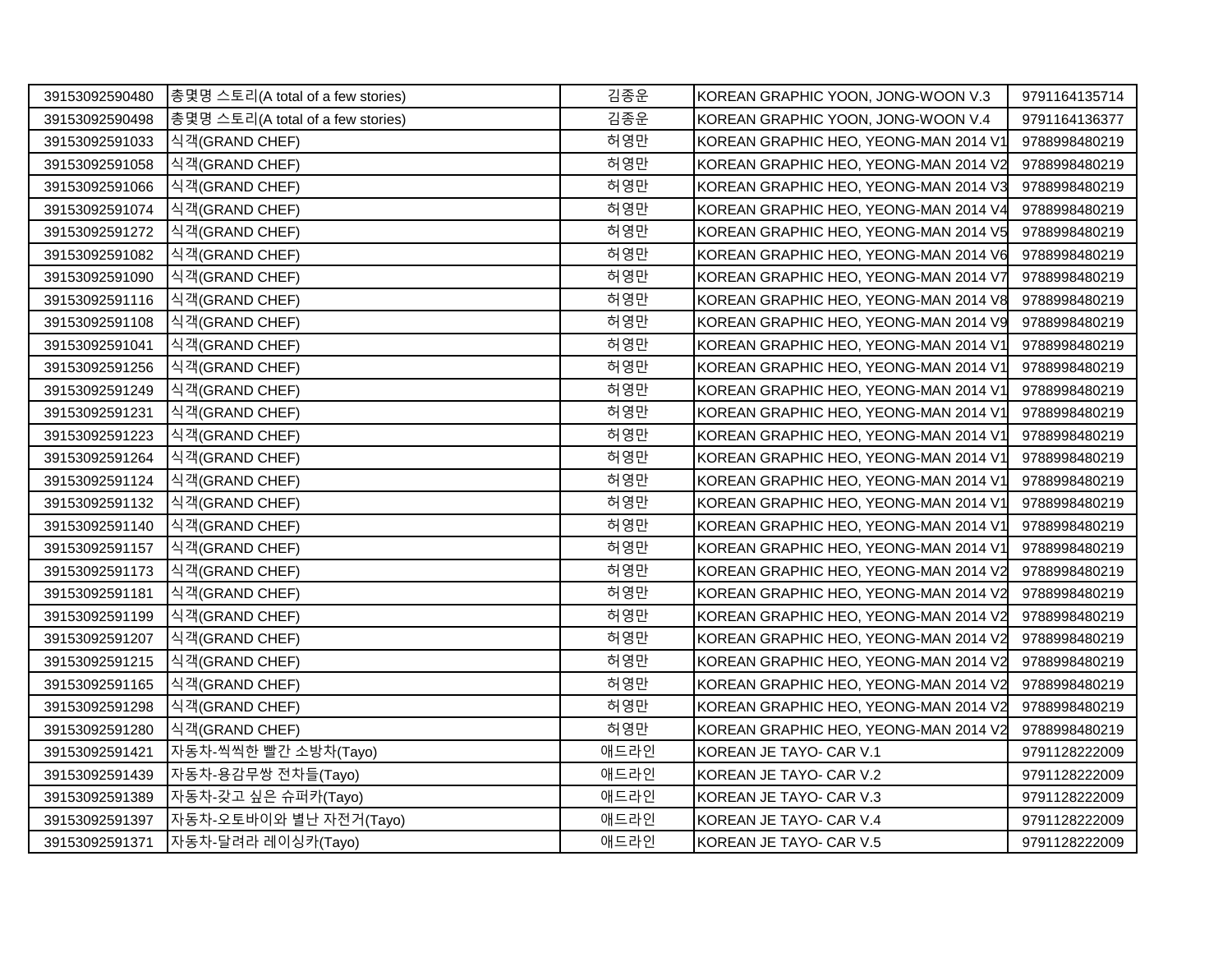| 39153092591363 | 자동차-전쟁터 누비는 군용 자동차(Tayo)                 | 애드라인    | KOREAN JE TAYO- CAR V.6                | 9791128222009 |
|----------------|------------------------------------------|---------|----------------------------------------|---------------|
| 39153092591330 | 자동차-알고보면 놀라운 자동차(Tayo)                   | 애드라인    | KOREAN JE TAYO- CAR V.7                | 9791128222009 |
| 39153092591322 | 자동차-나는야 최고 고급 차(Tayo)                    | 애드라인    | KOREAN JE TAYO- CAR V.8                | 9791128222009 |
| 39153092591306 | 자동차-부지런한 일꾼 특수차(Tayo)                    | 애드라인    | KOREAN JE TAYO- CAR V.9                | 9791128222009 |
| 39153092591314 | 자동차-힘쎈 중장비(Tayo)                         | 애드라인    | KOREAN JE TAYO- CAR V.10               | 9791128222009 |
| 39153092591348 | 비행기-현대 전투기와 수송 헬기(Tayo)                  | 애드라인    | KOREAN JE TAYO-AIRPLANE V.1            | 9791157599707 |
| 39153092591355 | 비행기-초음속 여객기부터 드론까지(Tayo)                 | 애드라인    | KOREAN JE TAYO-AIRPLANE V.2            | 9791157599684 |
| 39153092591405 | 비행기-하늘 향한 비행기의 꿈(Tayo)                   | 애드라인    | KOREAN JE TAYO-AIRPLANE V.3            | 9791157599721 |
| 39153092591413 | 비행기-날쌘돌이 전투기와 폭격기(Tayo)                  | 애드라인    | KOREAN JE TAYO-AIRPLANE V.4            | 9791157599691 |
| 39153092591447 | 비행기-꿈꾸는 우주선(Tayo)                        | 애드라인    | KOREAN JE TAYO-AIRPLANE V.5            | 9791157599714 |
| 39153092591512 | 배-놀랍고 신기한 배(Tayo)                        | 애드라인    | KOREAN JE TAYO SHIP V.1                | 9791157599745 |
| 39153092591496 | 배-이름 떨친 군함들(Tayo)                        | 애드라인    | KOREAN JE TAYO SHIP V.2                | 9791157599769 |
| 39153092591488 | 배-벗진배 재미난 배(Tayo)                        | 애드라인    | KOREAN JE TAYO SHIP V.3                | 9791157599738 |
| 39153092591504 | 배-나라 지키는 군함(Tayo)                        | 애드라인    | KOREAN JE TAYO SHIP V.4                | 9791157599752 |
| 39153092591454 | 배-파도 가르는 배의 꿈(Tayo)                      | 애드라인    | KOREAN JE TAYO SHIP V.5                | 9791157599776 |
| 39153092425752 | 수염왕 오스카(Beard King Oscar)                | 김수완     | KOREAN JE KIM, SU-WAN 2020             | 9791187079156 |
| 39153092425984 | 길아저씨 손아저씨(Mr, Gil and Mr. Son)           | 권정생     | KOREAN JE KWON, JEONG-SAENG 2019       | 9788911026319 |
| 39153092425893 | 빨강 머리 토리(Red-headed Tory)                | 채정택     | KOREAN JE CHAE, JEONG-TAEK 2018        | 9788997728657 |
| 39153092425901 | 감기 걸린 물고기(Fish with a cold)              | 박정섭     | KOREAN JE PARK, JEONG-SEOP 2020        | 9788958284482 |
| 39153092425927 | 우리 엄마는요(About my mom)                    | 사카이 고마코 | KOREAN JE SAKAI KOMAKO 2020            | 9788966351237 |
| 39153092425877 | 금요일엔 언제나( Every Friday)                  | 댄 야카리노  | KOREAN JE YACCARINO DAN 2020           | 9791165880316 |
| 39153092425935 | 북적북적 우리집에 김장하러 오세요(Come and make Kimchi) | 소중애     | KOREAN JE SO, JUNG-AE 2020             | 9788971849545 |
| 39153092425646 | 참새를 따라가면(Follow th sparrow)              | 김규아     | KOREAN JE KIM, KYU-A 2020              | 9788936447854 |
| 39153092425703 | 맛있는 ㄱ ㄴ ㄷ(Delicious Hangul)              | 김인경     | KOREAN JE 375.1 KIM, IN-GYEONG 2019    | 9788990025647 |
| 39153092425729 | 늑대가 들려주는 아기 돼지 삼 형제 이야기(The true sto     | 존 셰스카   | KOREAN JE SMITH LANE 2020              | 9788943302245 |
| 39153092425711 | 곤지 곤지 잼잼(Jam jam)                        | 최숙희     | KOREAN JE FICTION CHOI, SOOK- HEE 2020 | 9788971849644 |
| 39153092425695 | 물방울 공룡(Waterdrop Dinosaur)               | 탁소      | KOREAN JE TAKSO 2020                   | 9791190277778 |
| 39153092425778 | 달에간 나팔꽃(Morning glory on the moon)       | 이장미     | KOREAN JE YI, JANG-MI 2020             | 9788992704786 |
| 39153092425687 | 만돌이(Mandori)                             | 윤동주     | KOREAN JE YOON, DONG-JOO 2020          | 9791165880378 |
| 39153092425430 | 가을에게, 봄에게(To Autumen, Spring)            | 사이토 린   | KOREAN JE SAITO RIN 2020               | 9791190758192 |
| 39153092425455 | 가을의 스웨터(Autumn sweaters)                 | 이시이 무쓰미 | KOREAN JE ISHII MUTSUMI 2020           | 9788934992516 |
| 39153092425802 | 모모와 토토(Momo and Toto)                    | 김슬기     | KOREAN JE KIM, SEUL-KI 2019            | 9788943312848 |
| 39153092425737 | 우리 우리 설날은(Our New Year's day)            | 임정진     | KOREAN JE YIM, JEONG-JIN 2020          | 9788971849606 |
| 39153092425810 | 네모 네모 체육 시간(Square square gym class)     | 김리라     | KOREAN JE KIM, RI-RA 2020              | 9791170286912 |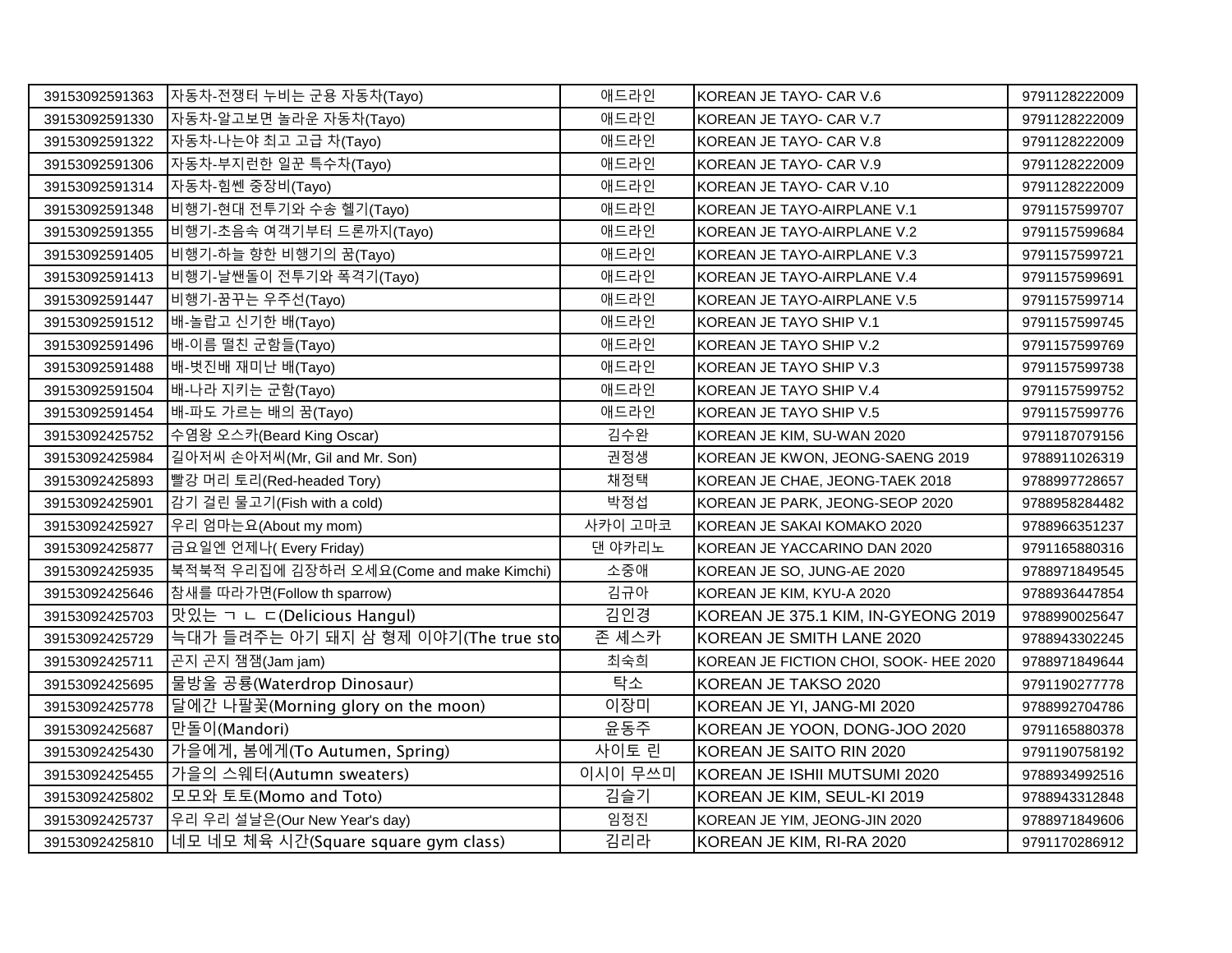| 39153092425836 | 옆집엔 누가 살까?(Who's live next door)          | 카샤 데니세비치   | KOREAN JE JE DENISEVICH KASYA 2020        | 9791187936336 |
|----------------|-------------------------------------------|------------|-------------------------------------------|---------------|
| 39153092425968 | 말이네 추석맞이(Chuseok)                         | 선자은        | KOREAN JE SEON, JA-EUN 2020               | 9788971849828 |
| 39153092425919 | 아빠가 감기 걸린 날(The day my dad caught a cold) | 허윤         | KOREAN JE HEO, YOON                       | 9788993672213 |
| 39153092425885 | 내 멋대로 공주(Princess smartypants)            | 배빗 콜       | KOREAN JE COLE BABETTE 2019               | 9788949111391 |
| 39153092425653 | 감기 걸린 눈사람(Sneezy the snowman)             | 모린 라이트     | KOREAN JE WRIGHT MAUREEN 2020             | 9791158731885 |
| 39153092425828 | 다섯살 감정여행(Emocionados)                     |            | 스티나 누네스 페레KOREAN JE PEREIRA CRISTINA 2020 | 9791190872027 |
| 39153092425745 | 엄청나게 큰 병아리(Chicken Big)                   | 키스 그레이브스   | KOREAN JE GRAVES KEITH                    | 9788971849040 |
| 39153092425463 | 엄마 하나 줄래?(Can you give one to mom?)       | 허자영        | KOREAN JE BOARD HEO, JA-YOUNG             | 9788970948089 |
| 39153092425992 | 타요랑 세종대왕(Tayo)                            | 스토리 박스     | KOREAN JE TAYO V.1                        | 9791188874439 |
| 39153092425943 | 타요랑 이순신(Tayo)                             | 스토리 박스     | KOREAN JE TAYO V.2                        | 9791188874446 |
| 39153092425950 | 타요랑 안중근(Tayo)                             | 스토리 박스     | KOREAN JE TAYO V.3                        | 9791188874453 |
| 39153092425976 | 타요랑 선덕 여왕(Tayo)                           | 스토리 박스     | KOREAN JE TAYO V.4                        | 9791165382643 |
| 39153092426016 | 타요랑 유관순(Tayo)                             | 스토리 박스     | KOREAN JE TAYO V.5                        | 9791165382681 |
| 39153092425588 | 아기손 세밀화 그림책-새(Bird)                       | 그린키즈       | KOREAAN JE BOARD PCTURE BOOK BIRI         | 9791159485275 |
| 39153092425620 | 아기손 세밀화 그림책-야생동물(wild animals)            | 그린키즈       | KOREAAN JE BOARD PCTURE BOOK WILI         | 9791159485275 |
| 39153092425661 | 아기손 세밀화 그림책-농장동물(Farm animals)            | 그린키즈       | KOREAAN JE BOARD PCTURE BOOK FAR          | 9791159485275 |
| 39153092425638 | 아기손 세밀화 그림책-바다동물(Sea animals)             | 그린키즈       | KOREAAN JE BOARD PCTURE BOOK SEA          | 9791159485275 |
| 39153092425679 | 아기손 세밀화 그림책-바다동물(Sea animals)             | 그린키즈       | KOREAAN JE BOARD PCTURE BOOK SEA          | 9791159485275 |
| 39153092426222 | 사자는 사료를 먹지 않아(Lions don't eat feed)       | 앙드레 부샤르    | KOREAN JE BOUCHARD ANDRE 2020             | 9791160268164 |
| 39153092426289 | 마음을 담은 연주(A heartfelt performance)        | 피터 H. 레이놀즈 | KOREAN JE REYNOLDS PETER H. 2020          | 9788955825701 |
| 39153092426271 | 할머니 등대(Grandmother lighthouse)            | 신소담        | KOREAN JE SHIN, SO-DAM 2020               | 9791188867622 |
| 39153092426230 | 나는 날 수 있어(I can fly)                      | 피피 쿠오      | KOREAN JE KUO FIFI 2020                   | 9788943313418 |
| 39153092426297 | 달이 팡(The moon is pop)                     | 강수인        | KOREAN JE GANG, SU-IN 2020                | 9791196280246 |
| 39153092426263 | 고마 여우의 따뜻한 겨울(The winter Fox)             | 티머시 냅맨     | KOREN JE KNAPMAN TIMOTHY 2020             | 9791160571080 |
| 39153092425786 | 내 멋대로 나 뽑기(Pick me at will)               | 최은옥        | KOREAN JV FIC CHOI, EUN-OK 2020           | 9788991993865 |
| 39153092425794 | 내 멋대로 반려동물 뽑기(Pick a pet at will)         | 최은옥        | KOREAN JV FIC CHOI, EUN-OK 2020           | 9788934991991 |
| 39153092425489 | 내 멋대로 아빠 뽑기(Pick a dad at will)           | 최은옥        | KOREAN JV FIC CHOI, EUN-OK 2020           | 9788934993711 |
| 39153092426040 | 만화로 읽는 초등 인문학-그리스 로마신화(Mythology)         | 박시연        | KOREAN GRAPHIC MYTHOLOGY V.1              | 9788950971359 |
| 39153092426149 | 만화로 읽는 초등 인문학-그리스 로마신화(Mythology)         | 박시연        | KOREAN GRAPHIC MYTHOLOGY V.2              | 9788950971359 |
| 39153092426099 | 만화로 읽는 초등 인문학-그리스 로마신화(Mythology)         | 박시연        | KOREAN GRAPHIC MYTHOLOGY V.3              | 9788950971359 |
| 39153092426131 | 만화로 읽는 초등 인문학-그리스 로마신화(Mythology)         | 박시연        | KOREAN GRAPHIC MYTHOLOGY V.4              | 9788950971359 |
| 39153092426164 | 만화로 읽는 초등 인문학-그리스 로마신화(Mythology)         | 박시연        | KOREAN GRAPHIC MYTHOLOGY V.5              | 9788950971359 |
| 39153092426008 | 만화로 읽는 초등 인문학-그리스 로마신화(Mythology)         | 박시연        | KOREAN GRAPHIC MYTHOLOGY V.6              | 9788950971359 |
| 39153092426172 | 만화로 읽는 초등 인문학-그리스 로마신화(Mythology)         | 팍시연        | KOREAN GRAPHIC MYTHOLOGY V.7              | 9788950971359 |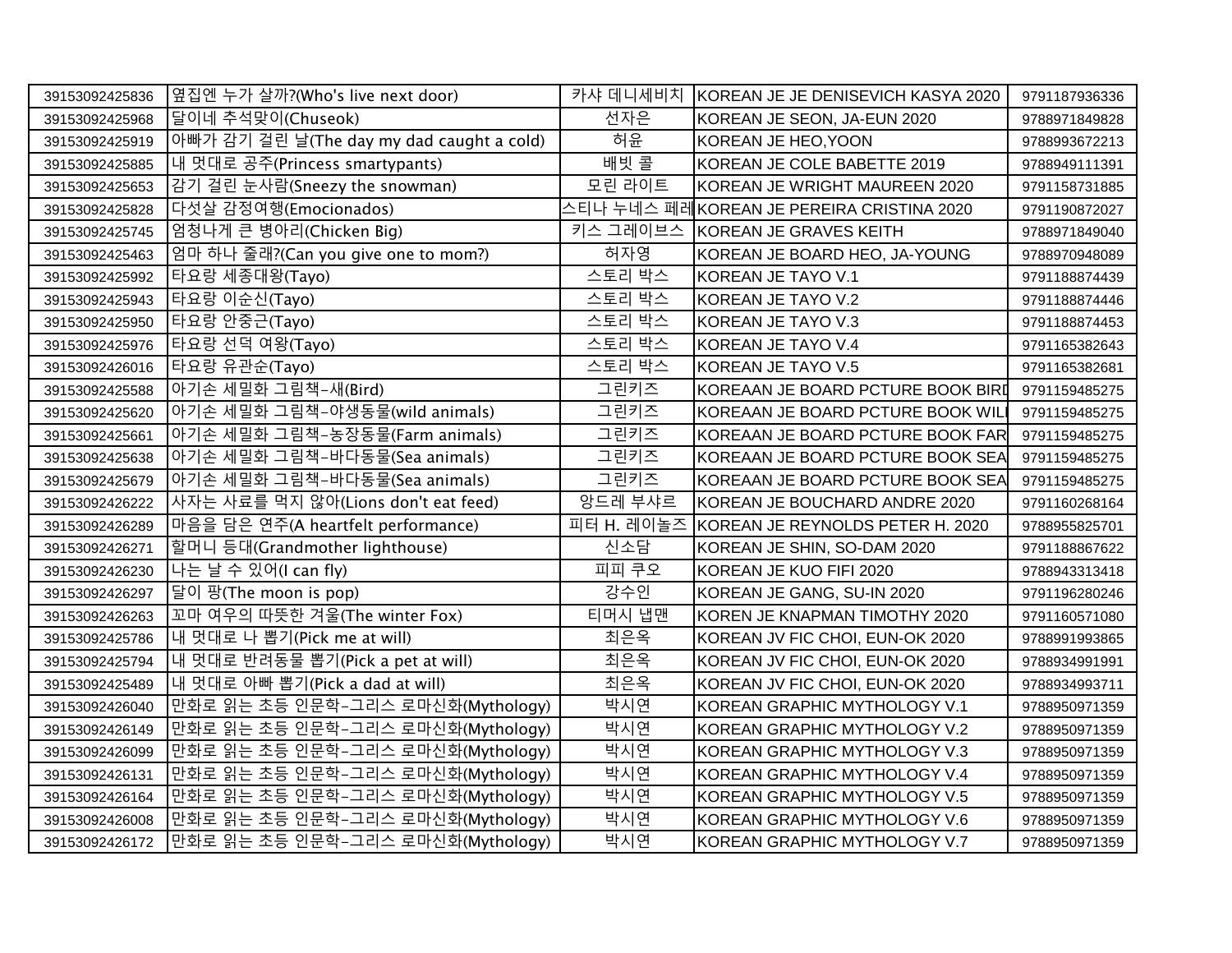| 39153092426032 | 만화로 읽는 초등 인문학-그리스 로마신화(Mythology)                  | 박시연      | KOREAN GRAPHIC MYTHOLOGY V.8        | 9788950971359 |
|----------------|----------------------------------------------------|----------|-------------------------------------|---------------|
|                |                                                    |          |                                     |               |
| 39153092426156 | 만화로 읽는 초등 인문학-그리스 로마신화(Mythology)                  | 박시연      | KOREAN GRAPHIC MYTHOLOGY V.9        | 9788950971359 |
|                | 만화로 읽는 초등 인문학-그리스 로마신화(Mythology)                  | 박시연      | KOREAN GRAPHIC MYTHOLOGY V.10       | 9788950971359 |
| 39153092426073 | 만화로 읽는 초등 인문학-그리스 로마신화(Mythology)                  | 박시연      | KOREAN GRAPHIC MYTHOLOGY V.11       | 9788950971359 |
| 39153092426123 | 만화로 읽는 초등 인문학-그리스 로마신화(Mythology)                  | 박시연      | KOREAN GRAPHIC MYTHOLOGY V.12       | 9788950971359 |
| 39153092426057 | 만화로 읽는 초등 인문학-그리스 로마신화(Mythology)                  | 박시연      | KOREAN GRAPHIC MYTHOLOGY V.13       | 9788950971359 |
| 39153092426065 | 만화로 읽는 초등 인문학-그리스 로마신화(Mythology)                  | 박시연      | KOREAN GRAPHIC MYTHOLOGY V.14       | 9788950971359 |
| 39153092426024 | 만화로 읽는 초등 인문학-그리스 로마신화(Mythology)                  | 박시연      | KOREAN GRAPHIC MYTHOLOGY V.15       | 9788950971359 |
| 39153092426107 | 만화로 읽는 초등 인문학-그리스 로마신화(Mythology)                  | 박시연      | KOREAN GRAPHIC MYTHOLOGY V.16       | 9788950971359 |
| 39153092426115 | 만화로 읽는 초등 인문학-그리스 로마신화(Mythology)                  | 박시연      | KOREAN GRAPHIC MYTHOLOGY V.17       | 9788950971359 |
| 39153092426198 | 만화로 읽는 초등 인문학-그리스 로마신화(Mythology)                  | 박시연      | KOREAN GRAPHIC MYTHOLOGY V.18       | 9788950971359 |
| 39153092426081 | 만화로 읽는 초등 인문학-그리스 로마신화(Mythology)                  | 박시연      | KOREAN GRAPHIC MYTHOLOGY V.19       | 9788950971359 |
| 39153092590639 | 5번 레인(Lane number five)                            | 은소홀      | KOREAN JV FIC EUN, SO-HOL 2020      | 9788954674638 |
| 39153092425851 | 카트라이더 리턴즈(Kartrider)                               | 김혜련      | KOREAN JV GRAPHIC KARTRIDER V.1     | 9791190980166 |
| 39153092425844 | 카트라이더 리턴즈(Kartrider)                               | 김혜련      | KOREAN JV GRAPHIC KARTRIDER V.2     | 9791190980272 |
| 39153092425869 | 지하철 사고에서 살아남기(Survival on the Subway)              | 곰돌이      | KOREAN GRAPHIC SURVIVAL SUBWAY 2020 | 9791164135608 |
| 39153092425760 | 지하철 사고에서 살아남기(Survival on the Subway)              | 곰돌이      | KOREAN GRAPHIC SURVIVAL SUBWAY 2020 | 9791164136247 |
| 39153092590621 | 누가 백인인가(Who is white?)                             | 진구섭      | KOREAN 342.3 JIN, GU-SEOP 2020      | 9791156121749 |
| 39153092590761 | 음식해부도감(Food Anatomy)                               | 줄리아 로스먼  | KOREAN 594 ROTHMAN, JULIA 2020      | 9791186900369 |
| 39153092590308 | 치즈케이크(Cheese cake)                                 | 해피해피 케이크 | KOREAN 594.71 HAPPY CAKE 2020       | 9788992119832 |
| 39153092425232 | 무조건 당신편(Unconditionally on your side)              | 한창수      | KOREAN 189.2 HAN, CHANG-SOO 2020    | 9788925556390 |
| 39153092425356 | 은유하는 마음(A metaphorical mind)                       | 박응석      | KOREAN 701 PARK, EUNG-SEOK 2020     | 9791130311456 |
| 39153092425281 | 됐고, 언니만 믿어(Froget it. Trust me)                    | 우먼 스타일러  | KOREAN 818 WORD, TIAGO 2020         | 9791190510202 |
| 39153092425471 | 타로카드(Tarot cards)                                  | 신종민      | KOREAN 188.7 SHIN, JONG-MIN 2020    | 9791186320297 |
| 39153092425380 | 검은 피부 하얀 가면(Black-skinned white mask)              | 프란츠 파농   | KOREAN 389 FANON, FRANTZ 2019       | 9788974185763 |
| 39153092590746 | 오래된 비밀(Old secrets)                                | 이서윤      | KOREAN 325.04 YI, SEO-YOON 2020     | 9788994597133 |
| 39153092590712 | 내가 춤추면 코끼리도 춤춘다(When I dance, elephants dance)     | 이서윤      | KOREAN 327.04 YI, SEO-YOON 2020     | 9788988350935 |
| 39153092590456 | 운, 준비하는 미래(Luck, the future your're preparing for) | 이서윤      | KOREAN 188 YI, SEO-YOON 2020        | 9788994597515 |
| 39153092590407 | 그렇게 말해줘서 고마워(Thank you for saying that)            | 김유진      | KOREAN 189.1 KIM, YU-JIN 2020       | 9791190299145 |
| 39153092590571 | 눈물도 빛을 만나면 반짝인다(Tears sparkle when they meet lig   | 김영서      | KOREAN 334.22 KIM, YOUNG-SEO 2020   | 9791155311141 |
| 39153092590365 | 주식 시장의 마법사들(Stock Market Wizards)                  | 잭 슈웨거    | KOREAN 327.85 SCHWAGER JACK 2020    | 9791186588895 |
| 39153092590373 | 새로운 시장의 마법사들(The new Market Wizards)               | 잭 슈웨거    | KOREAN 327.85 SCHWAGER JACK 2020    | 9791186588314 |
| 39153092590134 | 다산의 마지막 습관(+C8854:C8861C8854:C8863C8854:C8865      | 조윤제      | KOREAN 151.581 JO, YOON-JAE 2021    | 9788935213344 |
| 39153092590118 | 내가 들어보지 못해서, 아이에게 해주지 못한 말들(Things I hav           | 다나카 시케키  | KOREAN 598.1 TANAKA SHIGEKI 2020    | 9791165212650 |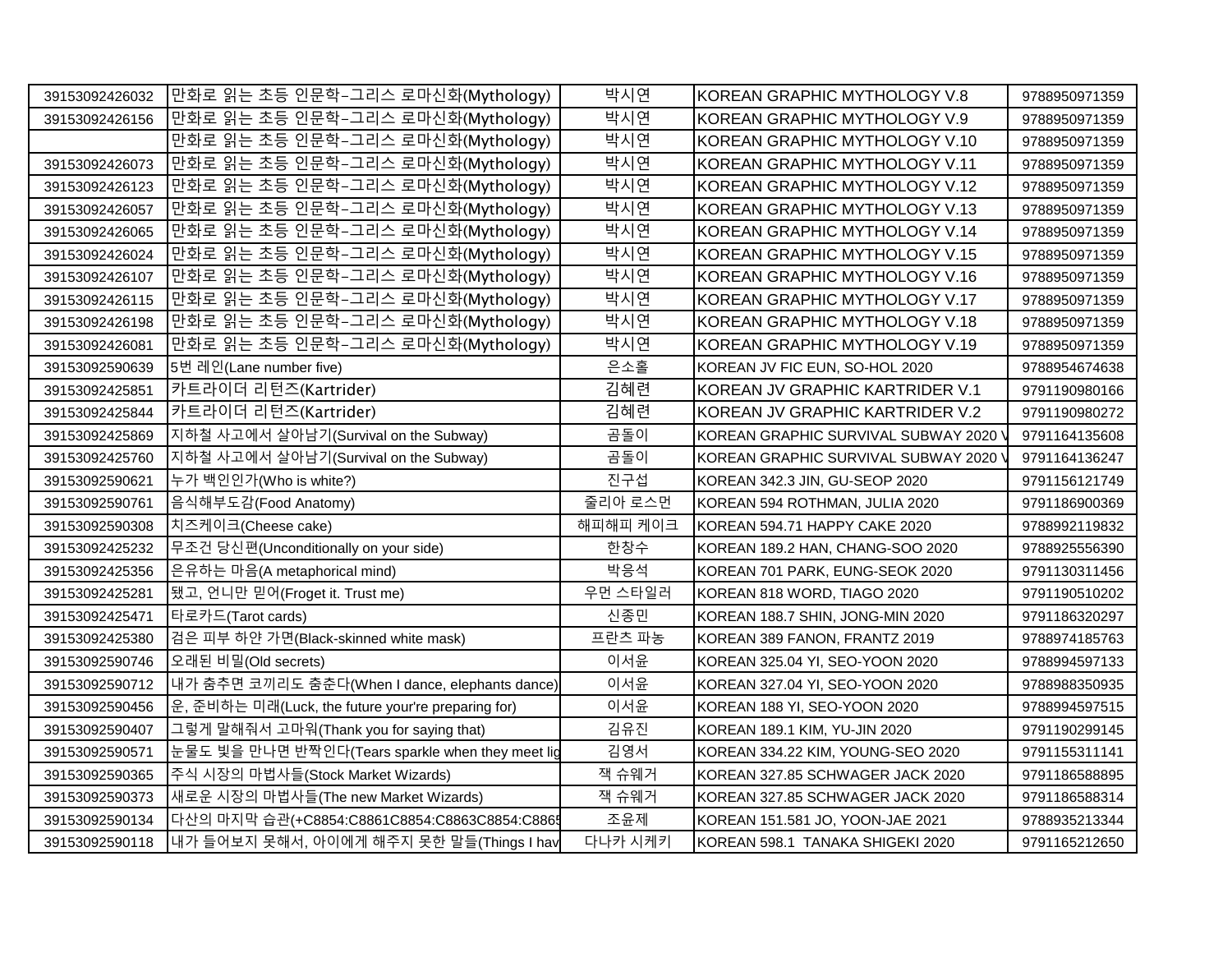| 39153092590563 | 안녕, 우리들의 반려동물(Hi, our pet)                           | 강성일        | KOREAN 527 GANG, SUNG-IL 2020                   | 9791125478010 |
|----------------|------------------------------------------------------|------------|-------------------------------------------------|---------------|
| 39153092590613 | 사막에서는 길을 묻지 마라(Don't ask for directions in the deser | 나태주        | KOREAN 811.62 NA, TAE-JOO 2020                  | 9791170400318 |
| 39153092590688 | 공자의 마지막 공부(Confucius' last study)                    | 김승호        | KOREAN 141.2 KIM, SEUNG-HO 2020                 | 9791130631707 |
| 39153092590944 | 아침 과일 습관(Breakfast Fruit habits)                     | 류은경        | KOREAN 594.675 RYU, EUN-GYOUNG 2020             | 9788946473362 |
| 39153092425349 | 그럼에도 불구하고(Nevertheless)                              | 공지영        | KOREAN 814.7 GONG, JI-YOUNG 2020                | 9791191119305 |
| 39153092425414 | 카밍 시그널(Calming Signals)                              | 투리드 루가스    | KOREAN 527.41 RUGAAS TURID 2020                 | 9791196219321 |
| 39153092425372 | 나를 잃어가면서 지켜야 할 관계는 없다(There is no relationship       | 이지영        | KOREAN 181.7 YI, JI-YOUNG 2020                  | 9791187165811 |
| 39153092590431 | 나는 풍요로웠고 지구는 달라졌다(The story of More)                 | 호프 자런      | KOREAN 539.92 JAHREN HOPE 2020                  | 9788934990307 |
| 39153092590415 | 코로나 사이언스(Covid-19)                                   | 기초과학 연구원   | KOREAN 517.6 IBS 2020                           | 9788962623505 |
| 39153092590258 | 초과 수익 바이블(Cxcess returns)                            |            | 프레더릭 반하버비크KOREAN 327.85 VANHAVERBEKE FREDERIK 2 | 9791188754311 |
| 39153092590381 | 딱 이만큼 영어회화(Just this much English conversation)      | 김영익        | KOREAN 747.5 KIM, YOUNG-IK 2020                 | 9791130631141 |
| 39153092590464 | 6도의 멸종(Six degrees)                                  | 마크 라이너스    | KOREAN 539.92 LYNAS, MARK 2020                  | 9788984074491 |
| 39153092590100 | 습관의 디테일(Tiny Habits)                                 | BJ 포그      | KOREAN 189 FOGG, BRIAN J. 2020                  | 9788965964049 |
| 39153092590159 | 읽기만 하면 내것이 되는 1페이지 미술 365 (The story of art)         | 김영숙        | KOREAN 609 KIM, YOUNG-SOOK 2020                 | 9791190931106 |
| 39153092590175 | 진실의 흑역사(Truth)                                       | 톰 필립스      | KOREAN 900 PHILLPS TOM 2020                     | 9791155813195 |
| 39153092590167 | 사소해서 물어보지 못했지만 궁금했던 이야기(                             | 사물궁이 잡학지식  | KOREAN 404 SAMULGUNG I 2020                     | 9788950991913 |
| 39153092590126 | 언어의 뇌과학(The brain science of language)               | 알베르트 코스타   | KOREAN 701 COSTA ALBERT 2020                    | 9791190994156 |
| 39153092590241 | 다시, 수학이 필요한 순간(Again, the moment you need math)      | 김민형        | KOREAN 410 KIM, MIN-HYUNG 2020                  | 9791189995997 |
| 39153092590274 | 초 3 보다 중요한 학년은 없습니다(There is no grade more imp       | 이상학        | KOREAN 375.2 YI, SANG-HAK 2020                  | 9788960498679 |
| 39153092590266 | 터틀 트레이딩(Turtle Trading)                              | 차영주        | KOREAN 327.856 CHA, YOUNG-JOO 2020              | 9791190977012 |
| 39153092590282 | 최고의 그림을 그리는 방법(To draw the best picture)             | 무로이 야스오    | KOREAN 657.1 MUROI, YASUO 2020                  | 9788931463217 |
| 39153092590191 | 이만하면 괜챦은 죽음(This is a good death)                    | 데이비드 재럿    | KOREAN 126.5 JARRETT, DAVID 2020                | 9791155813119 |
| 39153092590217 | 돈 버는법(Slow money)                                    | 윌리엄 안      | KOREAN 327.04 AHN, WILLIAM 2020                 | 9788972773443 |
| 39153092590209 | 부지런한 사랑(Diligent love)                               | 이슬아        | KOREAN 818 YI, SEUL-A 2020                      | 9788954675352 |
| 39153092590225 | 괜챦아 나도 그랬으니까(It's okay, I did it too)                | 이근후        | KOREAN 199.1 YI, GEUN, WHO 2020                 | 9791189159733 |
| 39153092590233 | 끌리는 말투에는 비밀이 있다(There's a secret way to talk)        | 장차오        | KOREAN 802.56 ZHANG CHAO 2020                   | 9791158740887 |
| 39153092590076 | 당신의 마음을 글로 쓰면 좋겠습니다(Write down your mind)            | 박정혜        | KOREAN 186.5 PARK, JEONG-HYE 2020               | 9791196852924 |
| 39153092426180 | 손수 만든 채소 절임 요리 315(vegetable dish)                   | 수제 절임협회    | KOREAN 594.46 TEZUKURI 2020                     | 9791190257831 |
| 39153092590399 | 최고중에 최고의 요리(The best dish of the best of all)        | <b>EBS</b> | KOREAN 594.5 EBS 2019                           | 9791196464486 |
| 39153092590357 | 퇴근후 마카롱(Macaron after work)                          | 편소은        | KOREAN 594.71 PYUN, SO-EUN 2020                 | 9791166030857 |
| 39153092590142 | 백년식사(A hundred year old meal)                        | 주영하        | KOREAN 381.75 JOO, YOUNG-HA 2020                | 9791160805031 |
| 39153092590787 | 타르트 바이 가루하루(Tarte by Garuharu)                       | 윤은영        | KOREAN 594.71 YOON, EUN-YOUNG 2020              | 9791164261253 |
| 39153092425422 | 매일 만들어 벅고 싶은 식사빵(Every day bread)                    | 최지은        | KOREAN 594.71 CHOI, JI-EUN 2020                 | 9791185473635 |
| 39153092590555 | 공정하다는 착각(The Tyranny of Merit)                       | 마이클 샌델     | KOREAN 334.2 SANDEL MICHAEL 2020                | 9791164136452 |